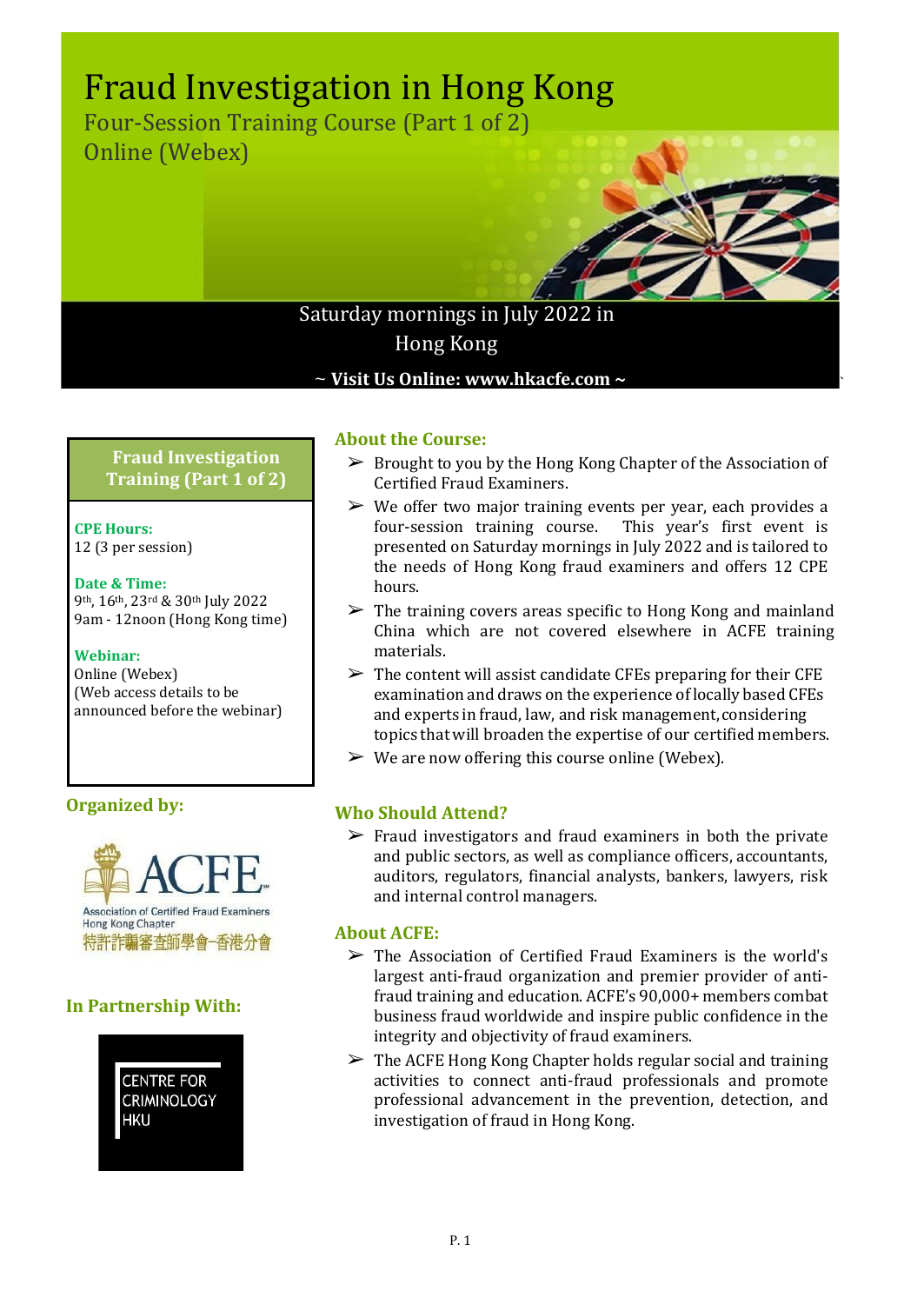## **A Fuller Picture - Fraud and Due Diligence Investigation**

*9th July 2022 (Saturday), 9am - 12noon (HK time), 3 Hours / 3 CPE Credits*

#### **Presenter: Ian Barlow, CFE, Softly Softly Consulting Limited**

Ian Barlow is an experienced security risk management consultant with specialist knowledge of fraud investigations gained during a career in the Commercial Crime Bureau of the Hong Kong Police and working in Asia in the financial services and advanced technology industries. He is a Certified Fraud Examiner and board member of the Hong Kong Chapter of the Association of Certified Fraud Examiners, an ISACA Certified Information Security Manager, ASIS Certified Protection Professional, and a member of the Business Continuity Institute. He now works as an independent security risk management consultant.

#### **Outline:**

Fraud investigation and due diligence investigation are close friends. Both look for facts. In fraud investigation, you may be sure something's gone wrong, or there's already been a financial loss that points to dishonesty somewhere in the chain of events. Due diligence seeks to confirm information volunteered by a potential partner. That means testing facts and statements publicly available or given willingly. It's by no means a certainty that you'll find anything wrong. When probing for weakness, or the unusual or hidden, you also look for the positive. A due diligence examination should provide enough substance for your client to make an informed decision and supplement what they already know. The starting point in fraud is different. The real picture may well be concealed. You may know or suspect that something is wrong but finding it may be complicated. A fraud investigation looks behind the curtain to see what's hidden and gathers facts to allow for prosecution or civil recovery. The sources and approaches in the initial stages of both types of investigation can be very similar. In this session, we will examine the events around some well-known recently concluded frauds from the perspective of an outsider as they gather an accumulation of background information and evidence. We will look at information gathering, how and where you can find information, consider legal and ethical limits and how to present the information gathered. Not everything goes to plan and not every event ends happily for the investigator or the fraudster.

## **Fraud Examiners' Role in Suspended Trading Companies**

*16th July 2022 (Saturday), 9am - 12noon (HK time), 3 Hours / 3 CPE Credits*

#### **Presenters: Vincent Tso, Partner, K&L Gates** and **Kenneth Lam, Director, Grant Thornton**

**Vincent Tso** is a partner at K&L Gates, Hong Kong and global practice group coordinator of the Corporate M&A practice of K&L Gates. His area of practice involves corporate/commercial and corporate finance in Hong Kong as well as PRC-related commercial transactions which include: mergers and acquisitions, joint ventures, regulatory compliance matters, corporate restructuring, public offerings, private placement of securities and resumption of trading. He has advised numerous Hong Kong listed companies on their continual compliance under the Hong Kong Listing Rules for over 20 years. Additionally, he has regularly advised clients on regulatory compliance and enforcement matters involving suspended listed companies, enforcement matters and regulatory investigations. He is also the President of Legal and Professional Advancement Association Limited.

**Kenneth Lam** is a forensic accounting and digital forensics expert with over 15 years of experience. Kenneth has carried out numerous forensic investigations in listed companies involving asset misappropriation, accounting frauds and irregularities. He is also experienced in litigation support on digital forensics, accounting expertise and business valuation aspects. He leads the digital forensics team in Grant Thornton Hong Kong Limited. He is a Certified Public Accountant, Certified Fraud Examiner and board member of the Hong Kong Chapter of the ACFE.

#### **Outline:**

As of April 2022, there are about 80 main-board listed companies in Hong Kong that are suspended trading for a prolonged period. Common reasons for the suspension include alleged misappropriation of assets, suspicious transactions, failure to publish financial results, winding-up petition filed against the company etc. And for most of the cases, there were signs of fraud where fraud examiners come into play.

Under the Listing Rules, the Stock Exchange would cancel the listing of a suspended company after a trading suspension of 18 months. In this seminar, we will look into the relevant Listing Rules and explore how suspended companies should respond to the challenges within the tight timeframe. From legal and forensic accounting perspectives, we will also go through the actions required from formulating a resumption plan to carrying out the independent forensic investigation in the appropriate way. Explained with real life examples, we will find out the ingredients of successful trading resumption and pitfall to avoid.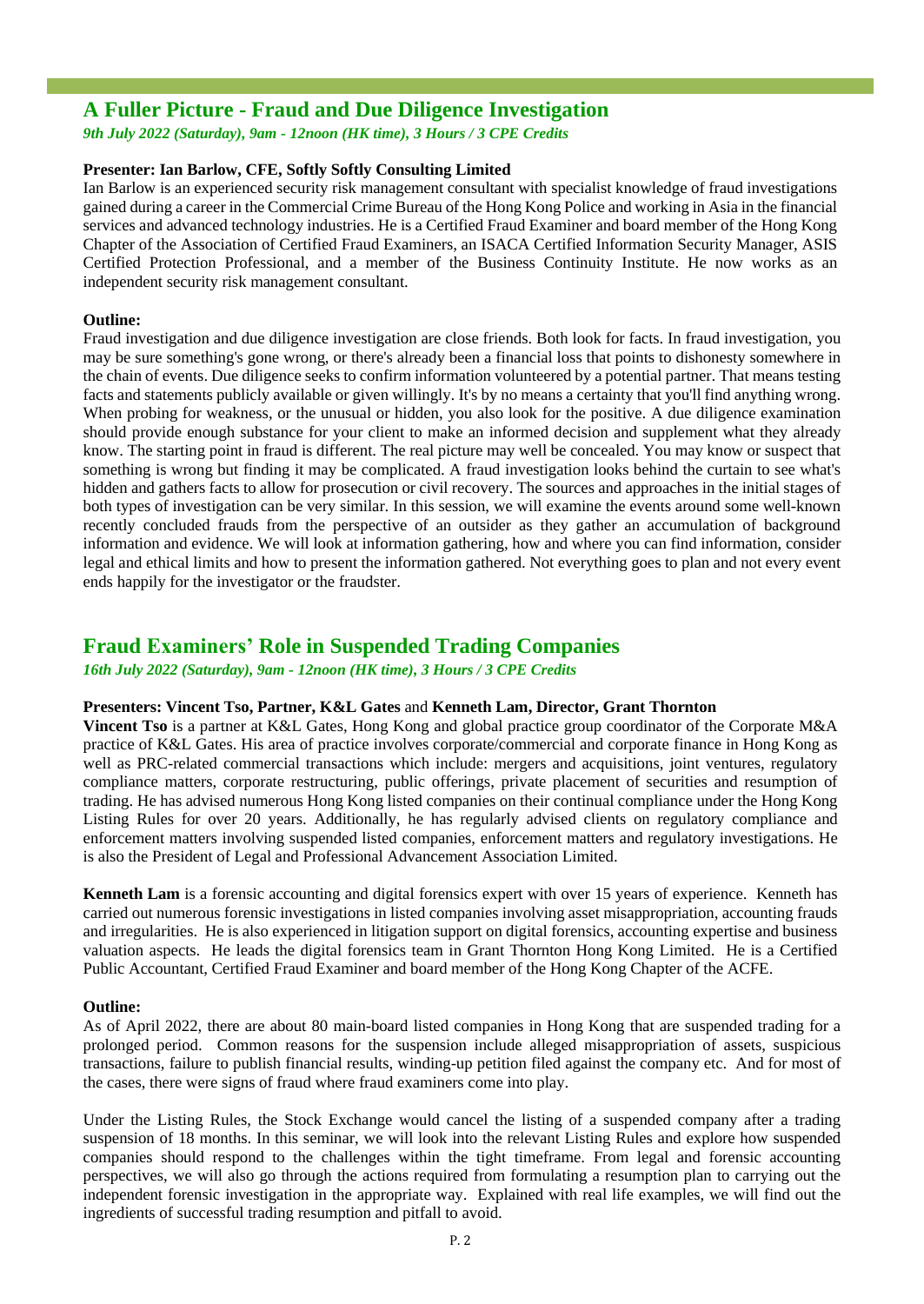## **Recovering Stolen Funds and Unfreezing Frozen Assets: Recent Legal Developments**

*23rd July 2022 (Saturday), 9am - 12noon (HK time), 3 Hours / 3 CPE Credits*

#### **Presenter: Pauline Li, General Manager, Grashield Consulting Services**

Pauline Li's career spanned across private practice as a solicitor in Hong Kong, working as Senior Counsel at the Department of Justice of the Hong Kong Government, then in the legal and compliance function in the banking industry. Since she left Standard Chartered Bank as Asia-Pacific Head of Legal & Compliance in 2005, Pauline started her own consultancy firm, Grashield Consulting Services, to provide training & consultancy services to financial institutions and related organizations such as the Hong Kong Institute of Bankers and the UK-based International Compliance Association. She also taught Banking Law as Adjunct Professor at the University of Hong Kong from 2007 to 2019, and at Shue Yan University from 2020 to 2021.

#### **Outline:**

As people were locked down during the COVID-19 pandemic and spent their time surfing the internet, fraudsters cashed in on the opportunity to lure victims into telephone, e-mail and online scams of all descriptions. In the majority of cases, the victims had never met the fraudsters in person. Who can they pursue to recover their monies? Can they go after the banks holding the accounts into which the monies were paid and the holders of those accounts who may themselves be fraud victims? How can law enforcement authorities and financial regulators such as the Securities and Futures Commission help? Can fraudsters whose bank accounts are frozen fight back?

In this seminar we will examine a series of recent cases where the courts and regulators stepped in to assist victims in their recovery of stolen funds. We will explore the legal basis of various remedies made available to victims, and highlight challenges raised by suspects to the long-established but increasingly controversial 'no consent' regime operated by the HK Police Force.

## **Digital Investigation for Fraud Examiners**

*30th July 2022 (Saturday), 9am - 12noon (HK time), 3 Hours / 3 CPE Credits*

#### **Presenter: Cypri Yu, Director, Binary Solutions Limited**

Cypri is an expert in Information Security and Digital Investigation, with nearly 20 years of experience advising clients in both the private and public sectors across Asia Pacific and Greater China. He started his career as an Information Security Consultant for a global risk consulting firm and later working in one of the big 4s on Data Analytics and Forensic Technology. He advised clients on sensitive information protection, credit card processing systems audit and security, and computer networks vulnerability assessments. Cypri regularly trains law enforcement agencies and regulators across Asia, including but not limited to the Singapore Police Force, Singapore AGC, the Royal Thai Police, Thailand Anti Money Laundering Office (AMLO), National Intelligence Agency of Indonesia (BIN), HK Police, Hong Kong Customs, Hong Kong Immigration Department, the ICAC, SFC, Hong Kong Competition Commission, Macau CCAC, Taiwan MJIB, etc. Cypri speaks English, Mandarin, and Cantonese.

#### **Outline:**

In today's fraud investigation scenario, more than 90% of the evidences are coming from "ESI" (Electronically Stored Information). Not only do fraud investigators need to know where to find the information that could be of potential evidentiary value, they also need to know how to investigate and review the sheer amount of different types of data effectively and efficiently to find out the relevant evidence and crack their cases in a timely manner. Traditionally, investigators rely heavily on keywords searches in their investigation. However, we don't know what we don't know, and keywords are nearly useless in situations where investigators do not have any specific knowledge about the targets. In this training, we will discuss the practical and effective ways of doing digital investigation, ranging from the importance of collecting the right data (correctly identifying where the data could be, properly preserving the electronic evidence, etc) to investigation quick wins, real life tips and tricks that we have used creatively to crack many cases.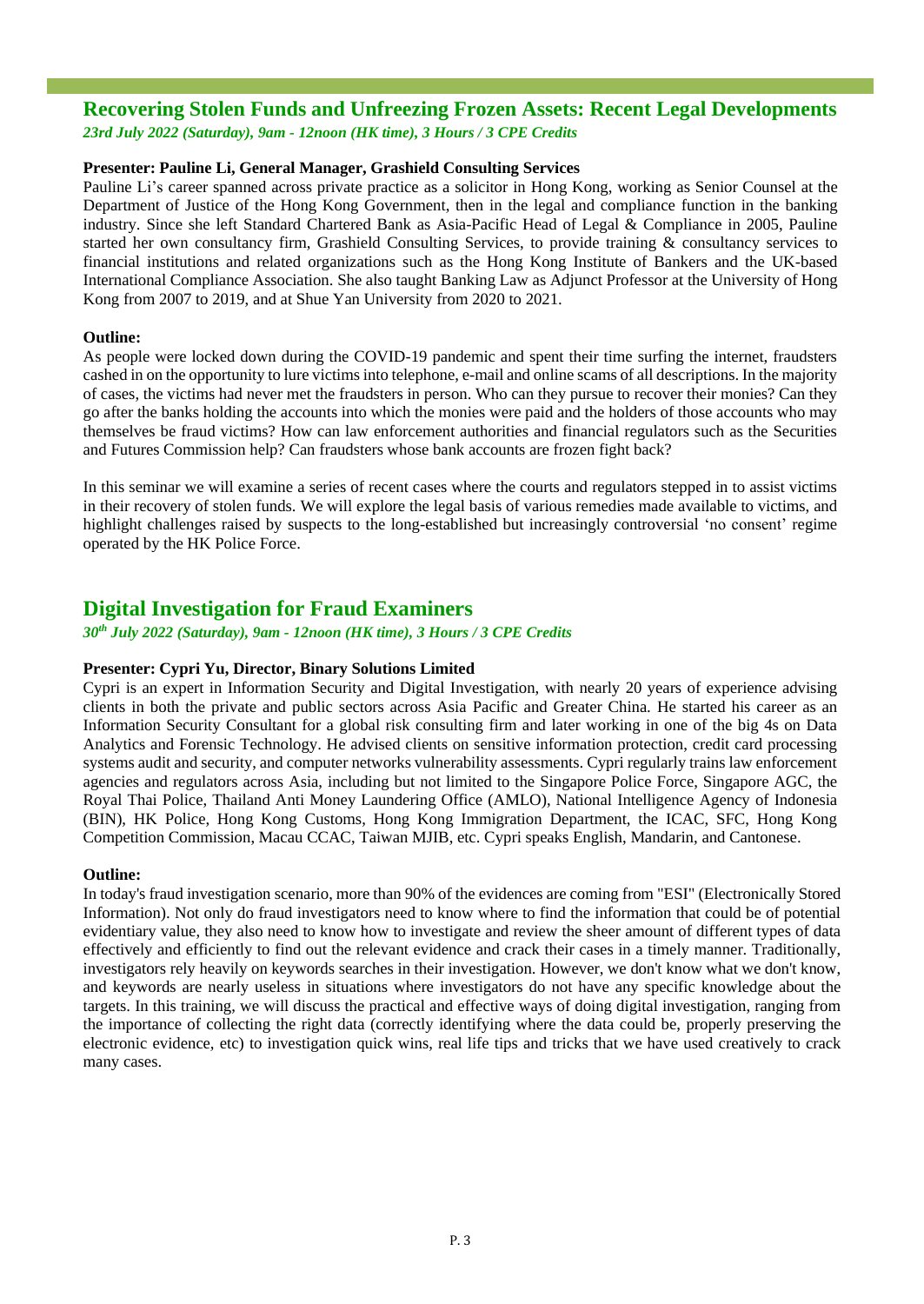# **Registration Guide**

A maximum of 100 places are available for this course.

Seats will be reserved on a first come first-served basis and will be confirmed only after both a completed Registration Form and payment are received. Pricing is shown in the attached registration form.

Substantial discounts are offered for members of the Hong Kong Chapter, members of ACFE and students and members of supporting organizations, including ACAMS, ASIS, ACCA, CIMA, HKICPA, IIA, ISACA, HKSI, HKAFA, iCFRO, Dashun, GCFPA, ICRM and HKU.

In addition to member discounts, participants are also entitled to a 10% discount for groups with at least 5 participants.

#### **CPE Credits**

- Each three-hour session will earn 3 CPE points. Members attending all the sessions can earn 12 CPE points.
- Participants must view/attend the entire event to be eligible for a course certificate and CPE.

#### **Terms and Conditions:**

- Registration will be confirmed upon receipt of Registration Form and payment.
- Confirmation of the registration will be sent closer to the training date.
- Payment is non-refundable, but transfer to another person of the same category will be accepted.
- Participants may be refused admission if payment is not received prior to the event.
- A receipt for payment, together with the certificate of attendance (if applicable) will be sent upon completion of the training course.

**CPE Hours:** 12 (3 per session)

**Date & Time:**

9th, 16th, 23rd & 30th July 2022

**Fraud Investigation Training (Part 1 of 2)**

- The organisers reserve the right to substitute speakers and alter the programme for reasons beyond their control.
- Updated information about course arrangementswill be available on [www.hkacfe.com.](http://www.hkacfe.com/)
- CPE Points will be awarded for attendance based on the webinar attendance record. Please refer to the webinar guideline for details.
- 3 CPE points will be awarded for each day of the course with a possible maximum credit of 12 CPE points.

#### **Bad weather:**

If typhoon signal No. 8 or Black Rainstorm Warning is hoisted 2 HOURS before training course commencement the training course will be RESCHEDULED, and all participants will be notified later about the revised arrangements.

|                        | revised arrangements.                                                                                                                    | 9am - 12noon (Hong Kong time) |                                                                                                                                                                                                                                                          |                                                                                                                                          |  |
|------------------------|------------------------------------------------------------------------------------------------------------------------------------------|-------------------------------|----------------------------------------------------------------------------------------------------------------------------------------------------------------------------------------------------------------------------------------------------------|------------------------------------------------------------------------------------------------------------------------------------------|--|
| <b>How to Register</b> |                                                                                                                                          |                               | <b>How to Pay</b>                                                                                                                                                                                                                                        | Webinar:<br>Online (Webex)<br>(Web access details to be                                                                                  |  |
| 1)                     | Register online at<br>https://www.hkacfe.con<br>/training/2022-part1<br>$-OR -$                                                          | 1)                            | Online payment<br>By Visa / Master via Paypal (available for<br>online registration only; not applicable for<br>group discount)                                                                                                                          | announced before the webinar)<br><b>Organized By:</b><br>Association of Certified Fraud Examiners<br>Hong Kong Chapter<br>特許詐騙審査師學會-香港分會 |  |
| 2)                     | Complete and send the<br>Registration Form and Payment<br>to "Association of Certified Fraud<br>Examiners Hong Kong Chapter<br>Limited": | 2)                            | <b>By Direct Deposit:</b><br>Pay to the Bank of East Asia<br>A/C No. 015-514-40-67876-7<br><b>Account Name: "Association of Certified</b><br><b>Fraud Examiners Hong Kong Chapter</b><br>Limited"                                                        |                                                                                                                                          |  |
|                        | By post:<br>GPO Box 8412, Central, HK<br>By fax: (852) 3019 2251<br>By email: events@hkacfe.com                                          | 3)                            | By Cheque:<br>Payable to "Association of Certified Fraud<br><b>Examiners Hong Kong Chapter Limited"</b><br>* No payment will be received or accepted without full<br>name stated in the cheque and/or bank transfer and/or<br>bank remittance documents. | <b>In Partnership With:</b><br><b>CENTRE FOR</b><br><b>CRIMINOLOGY</b><br><b>HKU</b>                                                     |  |
|                        |                                                                                                                                          |                               |                                                                                                                                                                                                                                                          |                                                                                                                                          |  |